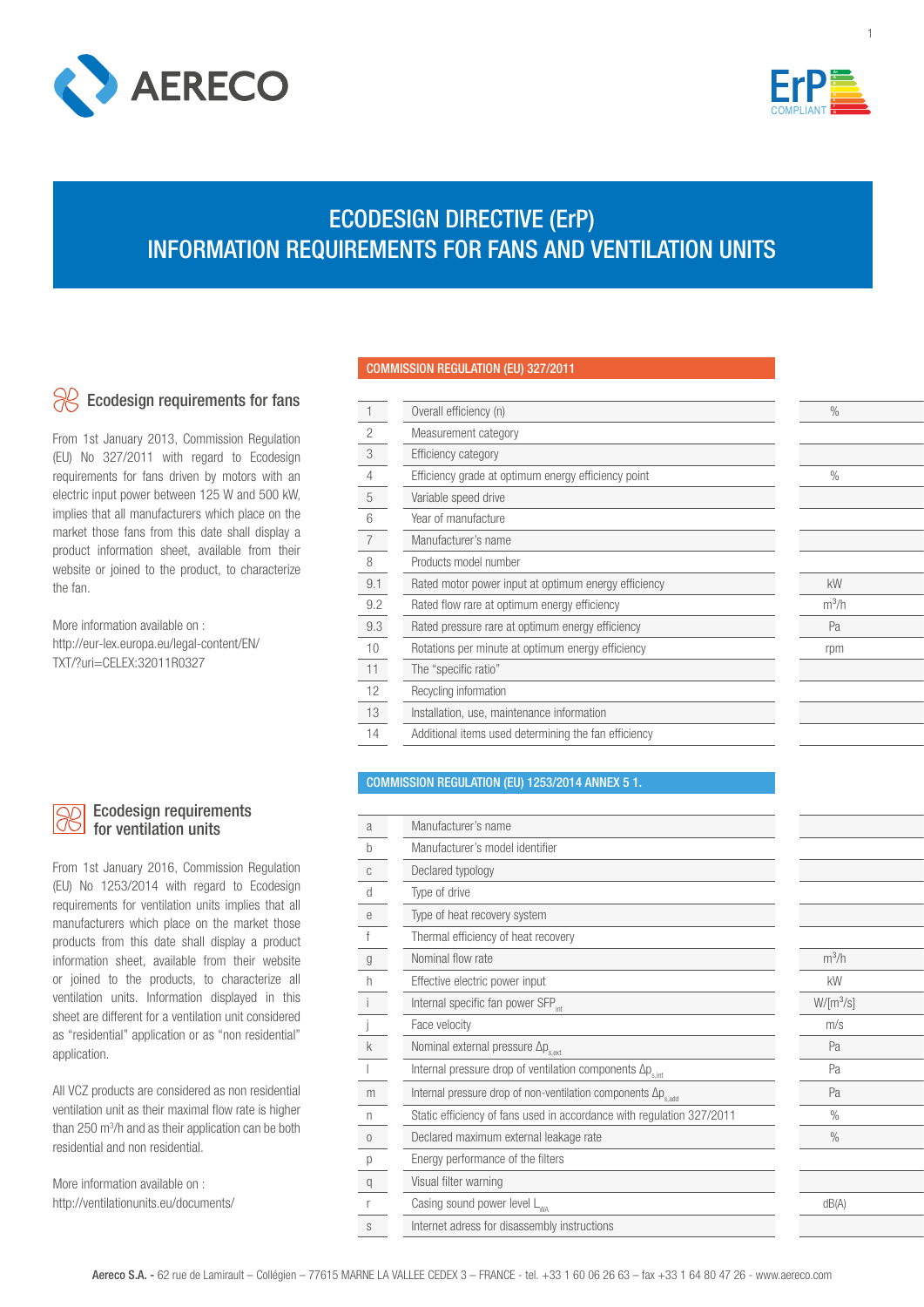

**VCZ** 

| VCZ <sub>0</sub>         | VCZ <sub>1</sub>                   | VCZ <sub>2</sub> | VCZ <sub>3</sub>                   | VCZ 4          |
|--------------------------|------------------------------------|------------------|------------------------------------|----------------|
|                          |                                    |                  |                                    |                |
|                          | 56,6                               | 65,9             | 62,5                               | 66,7           |
|                          | A                                  | Α                | A                                  | A              |
| Electric input power fan | static                             | static           | static                             | static         |
| < 125W<br>no information | 72,6                               | 85,4             | 76,6                               | 80,2           |
| required                 |                                    |                  | variable speed drive               |                |
|                          |                                    |                  | see label                          |                |
|                          |                                    |                  | <b>EBM Papst Mulfingen</b>         |                |
| R3G190-RC05-03           | R3G220-RD53-03                     | R3G310-RB01-03   | R3G310-R038-A1                     | R3G400-RS03-H1 |
| 0,08                     | 0,16                               | 0,14             | 0,45                               | 0,52           |
|                          | 805                                | 1355             | 1805                               | 3200           |
|                          | 366                                | 229              | 509                                | 353            |
| Electric input power fan | 3210                               | 1520             | 2175                               | 1495           |
| < 125W<br>no information | 1,00                               | 1,00             | 1,01                               | 1,00           |
| required                 | http://www.aereco.com/product/vcz/ |                  |                                    |                |
|                          |                                    |                  | http://www.aereco.com/product/vcz/ |                |
|                          |                                    |                  | none                               |                |

|                  |                  | ZLT Lüftungs- und Brandschutztechnik GmbH, Wilhermsdorfer Str. 28 D-09387 Jahnsdorf / Germany, HRB 13503 Amtsgericht Chemnitz |                  |                |
|------------------|------------------|-------------------------------------------------------------------------------------------------------------------------------|------------------|----------------|
| VCZ <sub>0</sub> | VCZ <sub>1</sub> | VCZ <sub>2</sub>                                                                                                              | VCZ <sub>3</sub> | VCZ 4          |
|                  |                  | non-residential ventilation unit (NRVU), unidirectional ventilation unit (UVU)                                                |                  |                |
|                  |                  | variable speed drive integrated                                                                                               |                  |                |
|                  |                  | none                                                                                                                          |                  |                |
|                  |                  | not required                                                                                                                  |                  |                |
| 530              | 821              | 1510                                                                                                                          | 2099             | 3499           |
| 0,071            | 0,105            | 0,154                                                                                                                         | 0,222            | 0,350          |
|                  |                  | not required                                                                                                                  |                  |                |
| 1,60             | 2,08             | 3,33                                                                                                                          | 2,96             | 2,38           |
| 130              | 130              | 130                                                                                                                           | 130              | 130            |
| 93               | 71               | 80                                                                                                                            | 69               | 77             |
| $\overline{0}$   | $\overline{0}$   | $\overline{0}$                                                                                                                | $\mathbf 0$      | $\overline{0}$ |
| not required     | 56,6             | 65,9                                                                                                                          | 62,5             | 66,7           |
| 1,20             | 1,11             | 0,54                                                                                                                          | 0,77             | 0,58           |
|                  |                  | not required                                                                                                                  |                  |                |
|                  |                  | not required                                                                                                                  |                  |                |
| 53               | 55               | 50                                                                                                                            | 51               | 58             |
|                  |                  | http://www.aereco.com/product/vcz/                                                                                            |                  |                |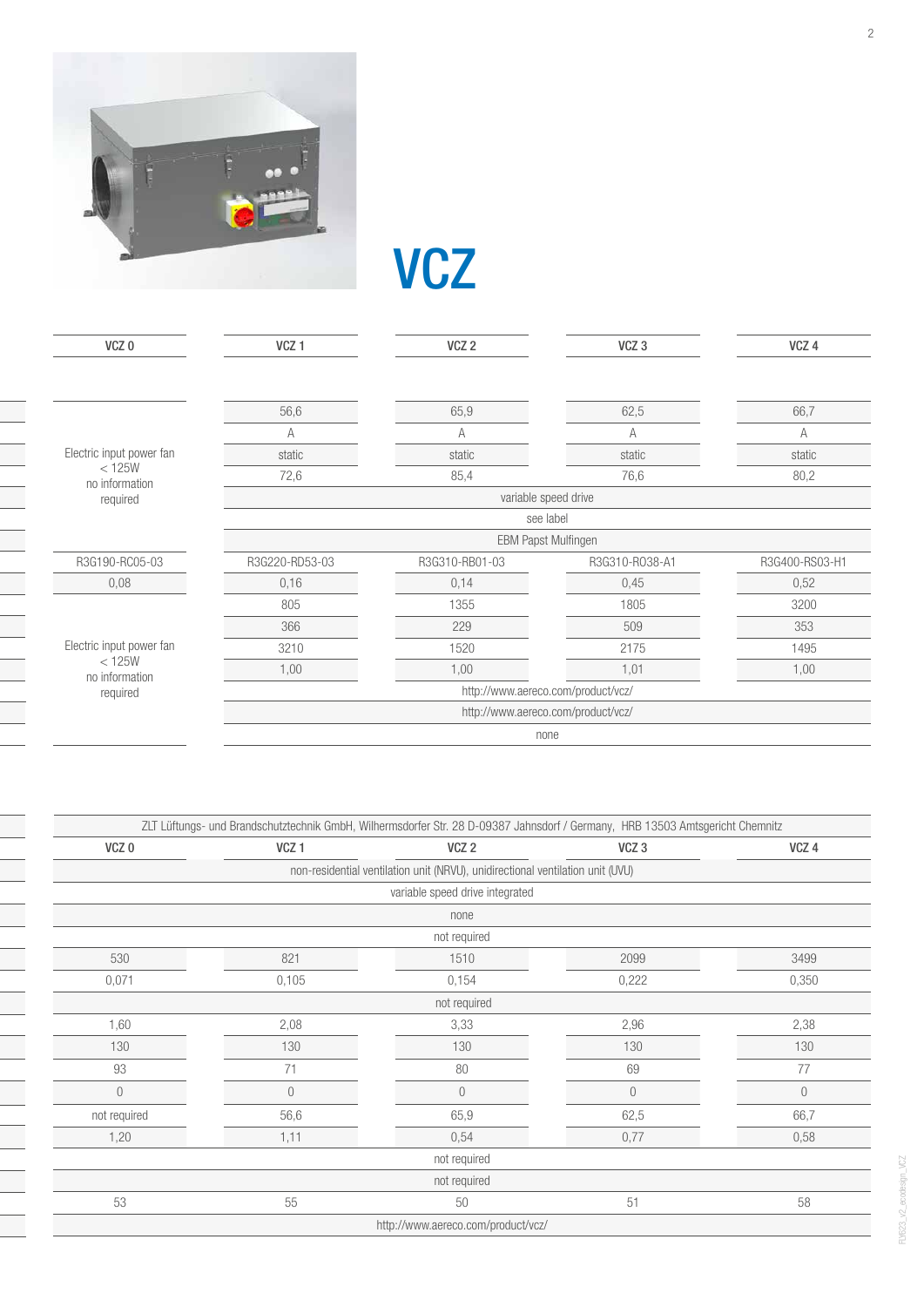

### COMMISSION REGULATION (EU) 327/2011

|  |  | Overall efficiency |
|--|--|--------------------|
|--|--|--------------------|

- Measurement category 2
- Efficiency category 3
- Efficiency grade at optimum energy efficiency point 4
- Variable speed drive 5
- Year of manufacture 6
- Manufacturer's name 7
- Products model number 8
- Rated motor power input at optimum energy efficiency 9.1
- Rated flow rare at optimum energy efficiency 9.2
- Rated pressure rare at optimum energy efficiency 9.3
- Rotations per minute at optimum energy efficiency 10
- The "specific ratio" 11
- Recycling information 12
- Installation, use, maintenance information 13
- Additional items used determining the fan efficiency 14

# GB DE FR

# COMMISSION REGULATION (EU) 327/2011

- Gesamteffizienz 1
- Verwendete Messkategorie 2
- **Effizienzkategorie** 3
- Wirkungsgrad am Energieeffizienzoptimum 4
- **Drehzahlregelung** 5
- Herstellungsjahr 6
- Hersteller 7
- Modellnummer des Produkts 8
- Nennmotoreingangsleistung 9.1
- Volumenstrom 9.2
- Druck 9.3
- Drehzal 10
- "spezifisches Verhältnis" 11
- Recyclings oder der Entsorgung nach der endgültigen Außerbetriebnahme Informationen 12
- Informationen zu Einbau, Betrieb und Instandhaltung 13
- Relevant Gegenstände zur Energieeffizienzmittlung 14

1

### COMMISSION REGULATION (EU) 327/2011

3

- Rendement global
- Catégorie de mesure 2
- Catégorie de rendement 3
- Niveau de rendement au point de rendement énergétique optimal 4
- Utilisation d'un variateur de vitesse 5
- Année de fabrication 6 7
- Raison sociale
- Numéro de modèle du produit Puissance nominale du moteur au point 8 9.1
- de rendement énergétique optimal
- Débit du moteur au point de rendement énergétique optimal 9.2
- Pression du moteur au point de rendement énergétique optimal 9.3
- Tours/minute au point de rendement énergétique optimalfr 10
- «Rapport spécifique» 11
- Informations concernant le démontage, le recyclage ou l'élimination du produit en fin de vie 12
- Informations concernant l'installation, l'utilisation et l'entretien du ventilateur 13
- Éléments additionnels pour déterminer le rendement énergétique du ventilateur 14

# COMMISSION REGULATION (EU) 1253/2014 ANNEX 5 1.

- Manufacturer's name a
- Manufacturer's model identifier  $h$
- Declared typology c
- Type of drive d
- Type of heat recovery system e
- Thermal efficiency of heat recovery f
- Nominal flow rate g
- Effective electric power input h
- Internal specific fan power  $\mathbf{i}$ i
- Face velocity j
- Nominal external pressure k
- Internal pressure drop of ventilation  $\mathbf{I}$ l components
- Internal pressure drop of non-ventilation components m
- Static efficiency of fans used in accordance with 327/2011 n
- Declared maximum external leakage rate o
- Energy performance of the filters  $\overline{D}$
- Visual filter warning  $\alpha$
- Casing sound power level r
- Internet adress for disassembly instructions s

# COMMISSION REGULATION (EU) 1253/2014 ANNEX 5 1.

- Hersteller a
- Produkttyp b
- Angabe des Typs c
- Art des eingebauten oder einzubauenden Antriebs d
- Art des Wärmerückgewinnungssystem **WRS** e
- Thermischer Wirkungsgrad des WRS f
- Nenn-Luftvolumenstrom g
- Tatsächliche elektrische Eingangsleistung h
- Spezifische Eingangsleistung í. i
- Anströmgeschwindigkeit bei  $\mathbf{j}$
- Auslegungsvolumenstrom
- Nennaußendruck k
- Innerer Druckabfall von Lüftungsbauteilen  $\overline{1}$ l
- Innerer Druckabfall von m
- Nichtlüftungsbauteilen
- Statischer Wirkungsgrad n
- Angabe der äußeren Höchstleckluftrate des Gehäuses o
- Energetische Eigenschaften der Filter p
- Beschreibung der optischen  $\alpha$
- Filterüberwachung
- Gehäuse-schallleistungspegels r
- Internetanschrift für Anweisungen zum Zerlegen s

# COMMISSION REGULATION (EU) 1253/2014 ANNEX 5 1.

Type de motorisation installée

Pression nominale externe

ne servant pas à la ventilation Rendement statique des ventilateurs Taux de fuites externes maximal Performance énergétique des filtres Position et la description de l'alarme

Niveau de puissance acoustique du

Adresse internet / instructions de préassemblage/démontage

Type de système de récupération de

Puissance électrique nominale absorbée

Perte de charge interne des composants

Perte de charge interne des composants

Nom du fournisseur Référence du modèle donnée par a b

> le fournisseur Typologie déclarée

Type de SRC

chaleur Débit nominal

c d e f

g h i

İ

İ

k l

m

n o  $\overline{p}$ q

r

s

SFPint Vitesse frontale

de ventilation

visuelle des filtres

caisson